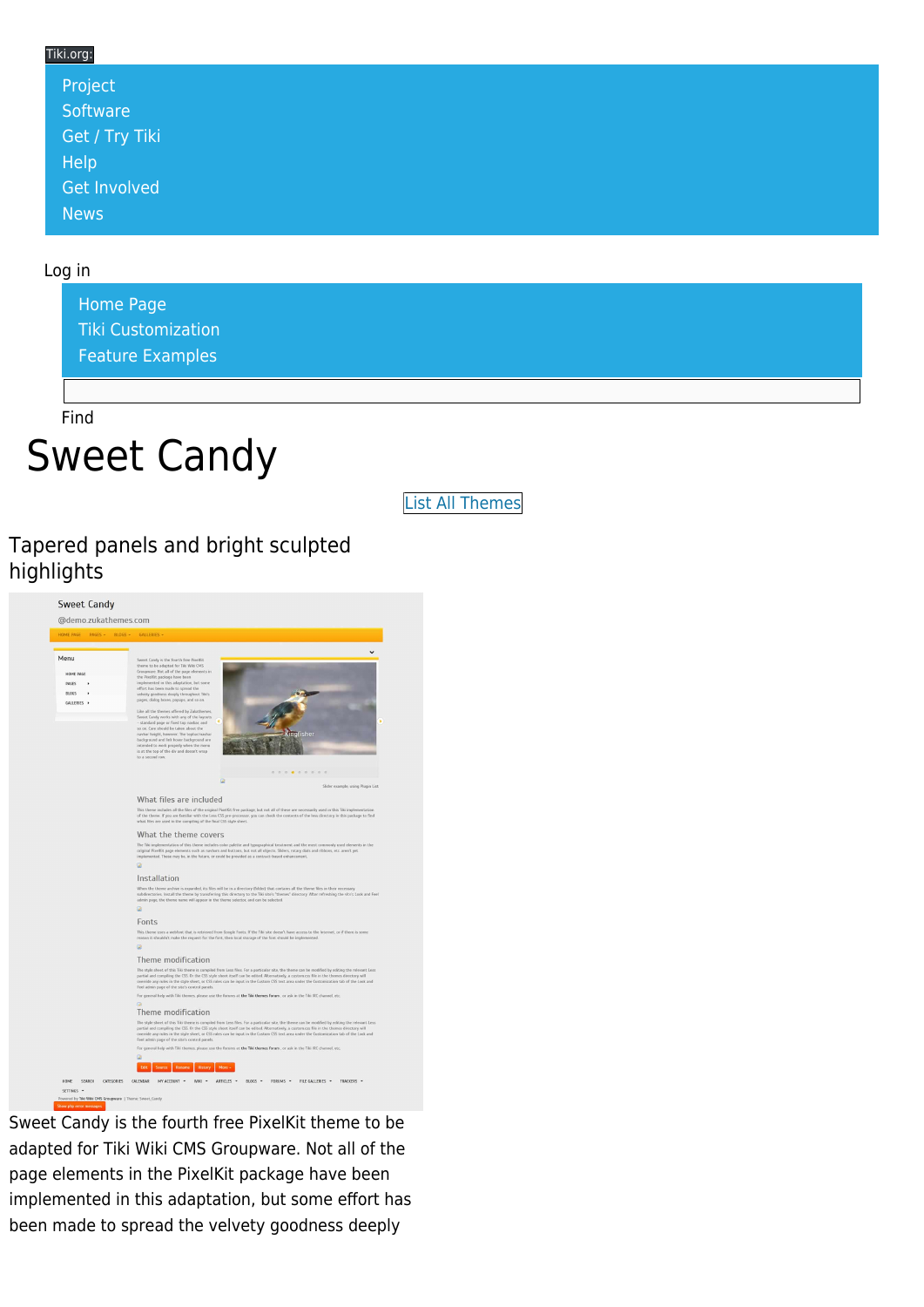throughout Tiki's pages, dialog boxes, popups, and so on.

Like all the themes offered by Zukathemes, Sweet Candy works with any of the layouts - standard page or fixed top navbar, and so on. Care should be taken about the navbar height, however: The topbar/navbar background and link hover background are intended to work properly when the menu is at the top of the div and doesn't wrap to a second row.

# What files are included

This theme includes Less files that are compiled to produce the theme CSS style sheet, as well as some graphic files from the original PixelKit free package that are used in this Tiki implementation of the theme.

# What the theme covers

The Tiki implementation of this theme includes color palette and typographical treatment and the most commonly used elements in the original PixelKit page elements such as navbars and buttons, but not all objects. Sliders, rotary dials and ribbons, etc. aren't yet implemented. These may be, in the future, or could be provided as a contract-based enhancement.

## Installation

When the theme archive is expanded, its files will be in a directory (folder) that contains all the theme files in their necessary subdirectories. Install the theme by transferring this directory to the Tiki site's "themes" directory. After refreshing the site's Look and Feel admin page, the theme name will appear in the theme selector, and can be selected.

## Fonts

This theme uses a webfont that is retrieved from Google Fonts. If the Tiki site doesn't have access to the Internet, or if there is some reason it shouldn't make the request for the font, then local storage of the font should be implemented.